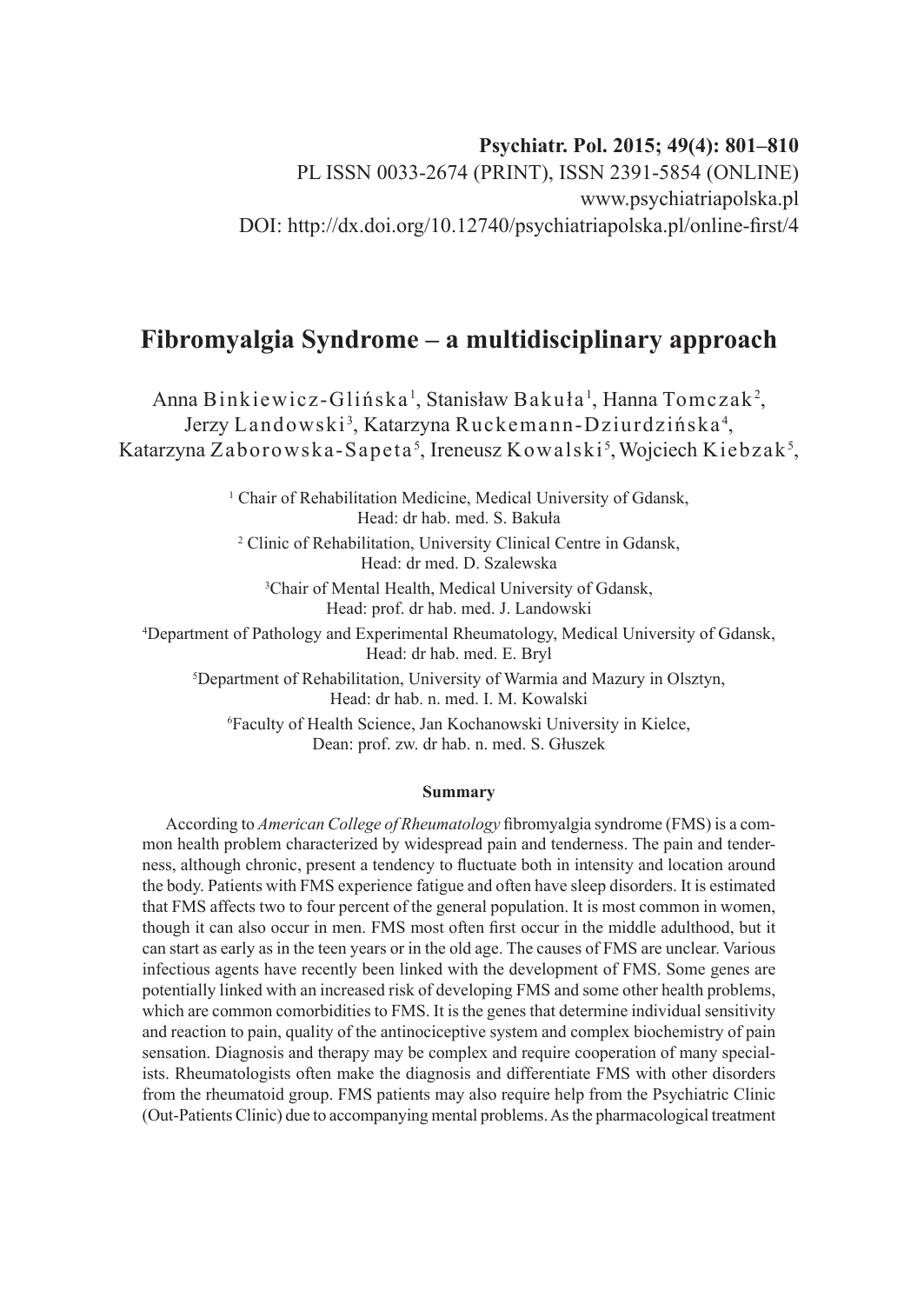options are limited and only complex therapy gives relatively good results, the treatment plan should include elements of physical therapy.

**Key words:** fibromyalgia, rehabilitation, pain

### **Introduction**

Fibromyalgia Syndrome (FMS) belongs to the group of rheumatic disorders of the soft tissues. A generalized and local form can be distinguished [1, 2]. Local FMS can present with: myofascial pain syndrome, enthesopathies, tendonitis, bursitis, soft tissue disease with the peripheral nerve compression (carpal tunnel syndrome). The generalized form presents with multifocal, chronic pain, leading to chronic stress and resulting in anxiety, sleep disturbances or even depression.

## **Aim**

The aim of the study is to present the current state of knowledge on fibromyalgia and the proposal of a multidisciplinary treatment therapy of this syndrome.

## Definition

According to the *American College of Rheumatology* FMS is a common health problem that causes widespread pain and tenderness. The pain and tenderness tend to come and go, and move about the body. Patients with FMS experience fatigue and often have sleep disorders [2].

#### Epidemiology

It is estimated, that FMS affects two to four percent of the general population. It is most common in women, though it can also occur in men. FMS most often first presents in the middle adulthood, but it can start as early as in the teen years or later in the old age. Though uncommon, it is also possible for younger children to develop widespread body pain and fatigue [1]. Patients with rheumatic diseases such as: osteoarthritis, systemic lupus erythematosus (SLE), rheumatoid arthritis (RA), or ankylosing spondylitis are at higher risk of developing FMS. FMS occurs with higher frequency in ambitious, busy individuals, living under constant stress and also in the unemployed. The studies show that incidence of FMS increases with age and with education level [3].

## Classification

Fibromyalgia can be divided into primary form, with very pronounced psychogenic background, and secondary e.g. to RA, SLE, Sjögren syndrome (SS), as well as inflammatory bowel disease (IBD) [4-8]. Physical trauma (various forms) have been implicated as triggering events in the pathogenesis of FMS and some patients report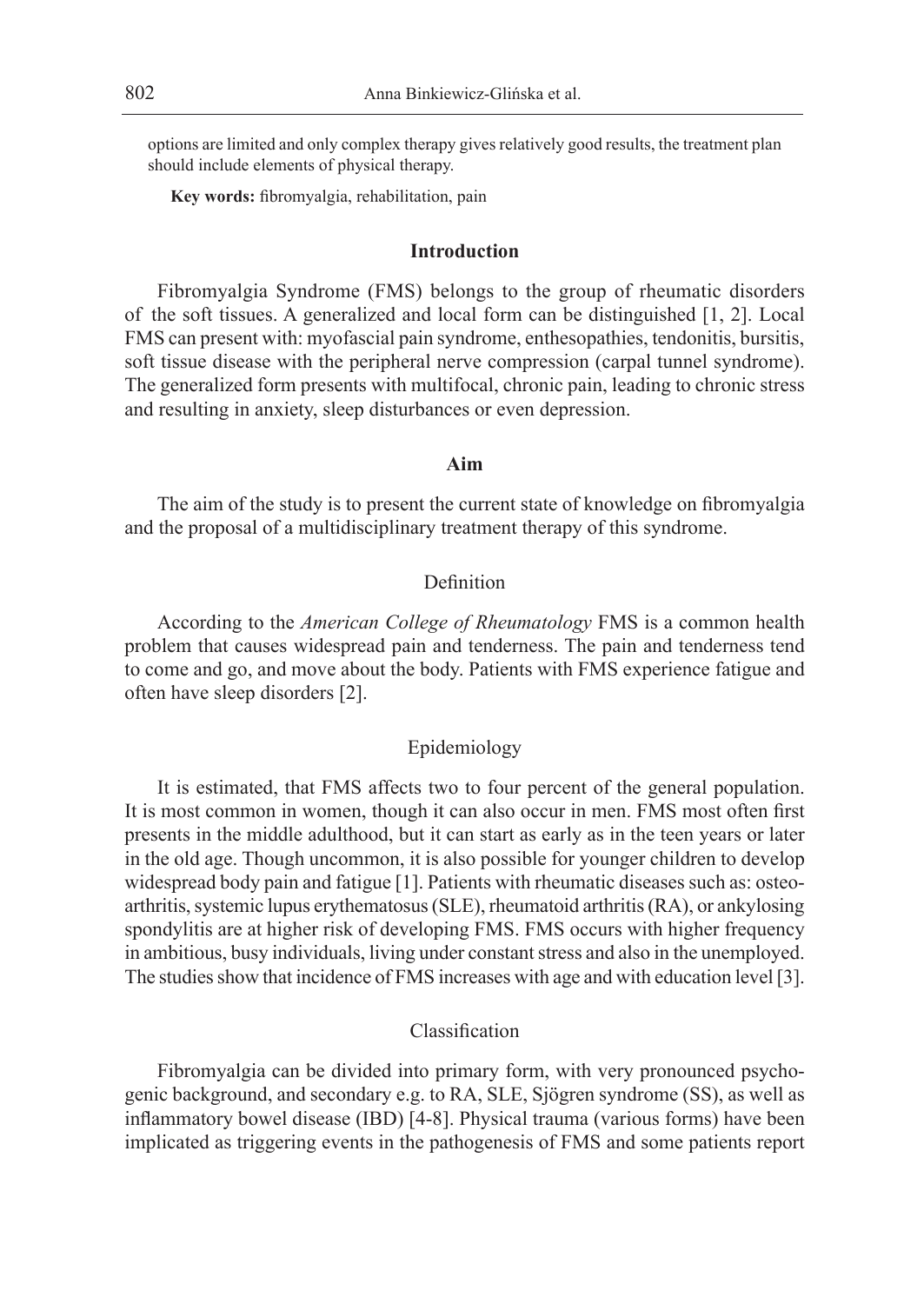the initiation or exacerbation of their symptoms followed a traumatic event such as a whiplash injury [9].

#### Etiology and pathophysiology

The etiology of FMS remains unclear. Various infectious agents have recently been linked with the development of FMS. Viral agents as hepatitis C [10], HIV [11] and hepatitis B [12] have been associated with FMS on epidemiological and clinical grounds. FMS occurrence in families suggests a possible link between genes and an increased risk of developing FMS together with some other health problems which are common co-morbidities to FMS. There are three genes already identified as potentially associated with the risk of FMS. Their presence is found in 35% of FMS cohort and is associated with higher levels of inflammatory cytokines [13]. It is the genes that determine individual sensitivity and reaction to pain, quality of the antinociceptive system and complex biochemistry of pain sensation [14]. Heightened sensitivity to pain could be of central origin and originate from the central augmentation of sensory input and decreased activity of the central pain inhibitory function. A single nucleotide polymorphism (SNP) in serotonin transporter (5-HTT) coding gene is a good candidate for a common heritable factor, as it is more common in patients with FMS, depressive disorders and irritable bowel disease (IBD) [15]. Patients with FMS share the dysfunction of the central monoaminergic systems with patients with affective or anxiety disorders. Lower concentrations of metabolites, such as serotonin, noradrenalin and dopamine, reported in the cerebrospinal fluid, may be indicative of this dysfunction [16]. Diminished regulatory response of the serotonergic and noradrenergic systems to the transmission of the pain signals results in central augmentation of sensory input [17]. The involvement of other neurotransmitter systems is also postulated, such as neurokinin, opioid and glutaminergic [18]. The derangement of these systems can be partially responsible for the heightened perception of the pain stimuli as they affect the transduction of pain stimuli to the central nervous system (CNS) as well as for the central pain perception, resulting from the excessive activation of CNS. In this regard FMS would be similar to some other disorders, termed together – central sensitivity syndromes (CSS)[18], which share a lot of clinical features e.g. pain, fatigue, sleep disturbances, allodynia, problems with the psychosocial functioning and poor coping with stress. CSS group includes a wide range of disorders, presenting with both mental and somatic disorders and, at least in some of them, including FSM, with changed reaction to stress, which is partially related to the disturbances in the functioning of the hypothalamo-pituitary-adrenal stress axis (HPA). Disturbances in the activity of this axis are also found in FMS [19]. In contrast to major depression (MDD), especially the melancholic type, fibromyalgia patients present with hypocortisolemia, and suppression, sometimes even excessive, of the cortisol production in dexamethasone suppression test (DST) [20, 21]. The response to stress is decreased and results in inadequate psychobiological work-through. Hypocortisolemia results in decrease in inhibitory feedback effect of cortisol on the noradrenergic and immune system together with increased production of proinflammatory cytokines [22]. Similar abnor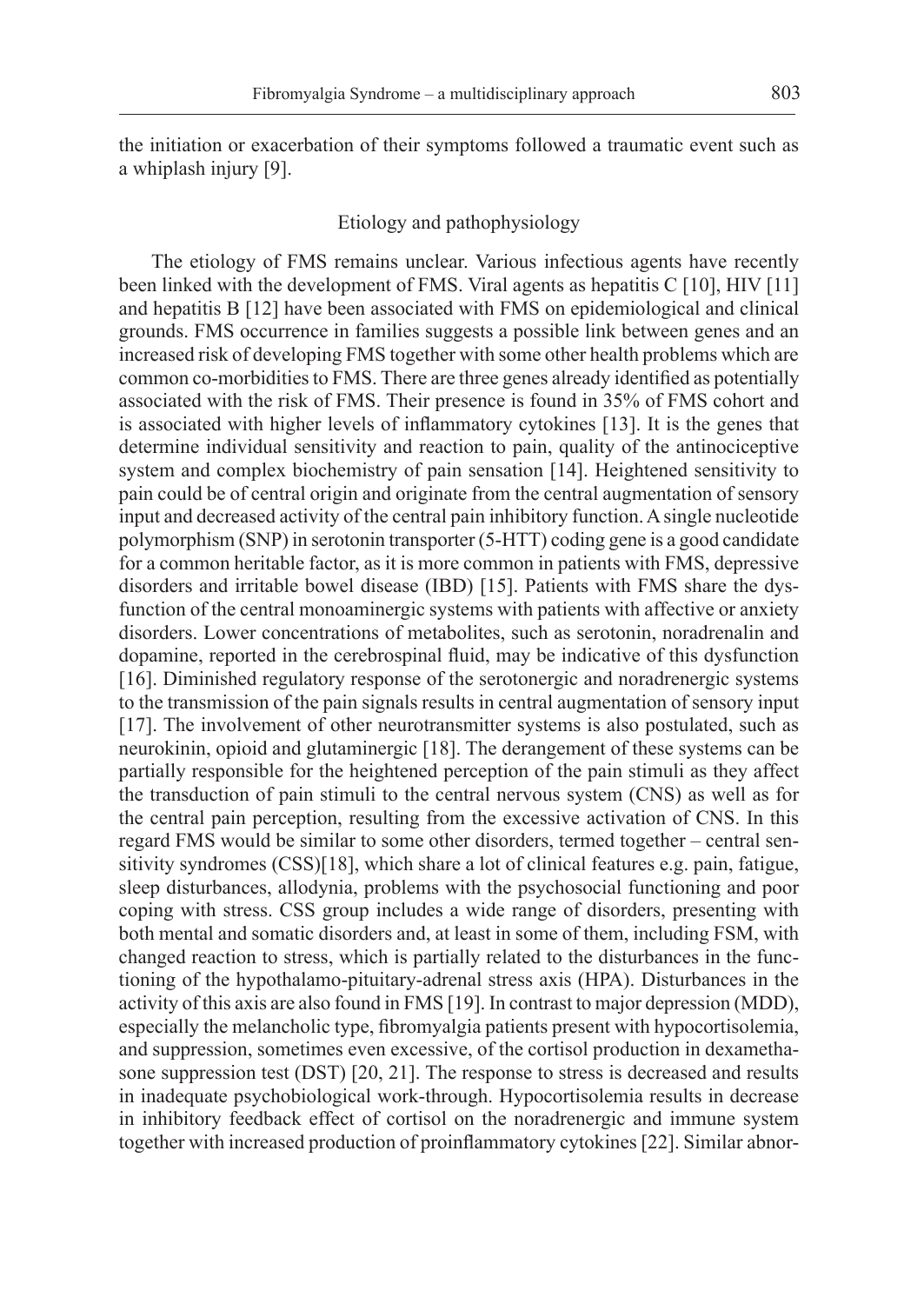malities within the stress axis are noted in other CSS or affective spectrum disorders (ASD) disorders e.g. posttraumatic stress disorder (PTSD), atypical depression (AD), chronic fatigue syndrome (CFS), IBS and many others.

## Clinical picture

FMS is a chronic health problem presenting with pain all over the body and with other symptoms, such as: tenderness to touch or pressure of the affected joints, muscles fatigue, sleep problems (especially waking up unrefreshed), problems with memory or clear thinking [22, 23]. Some patient may also complain of depression or also of migraine or tension headaches, digestive problems e.g. IBS or gastroesophageal reflux disease, irritable or overactive bladder, pelvic pain or temporomandibular disorder (TMJ) which is a set of symptoms including face or jaw pain, jaw clicking and ringing in ears [2]. People with FMS often suffer from Reynaud's syndrome, xerophtalmia and addiction to alcohol [24]. FMS symptoms and related problems vary in intensity and may wax and wane over time, they are often worsened by stress [4]. FMS is most often set off by some triggering factors, such as spine problems, arthritis, injury or other type of physical stress. Emotional stress may also act as a triggering factor [4, 25]. Chronic pain is the leading symptom of FMS. Clinical practice shows that while acute pain can be alleviated by most medications and methods, almost nothing helps with chronic pain [26]. Pain causes hypersensitivity which disarrays the relation between the stimulus, conduction, perception and response. Chronic pain affects the biochemical structure and blood flow in a brain leading to neuronal loss in the cerebral cortex and the thalamus. It is directly related to mental and emotional disturbances, problems in family/partner relations, and impairment of cognitive functions [26].

## Additional tests

No additional tests (e.g. imaging studies, biochemical assessments) are currently available for diagnosing FMS. Some tests need to be performed to rule out other health problems, which can be misinterpreted as FMS.

#### Diagnosis

The current recommendations indicate that FMS should be diagnosed on the basis of the comprehensive analysis of all symptoms the patient presents with. The number of tender points is no longer regarded as the key diagnostic criterion. A physical examination is helpful to detect tenderness and allows exclusion of other possible causes of the muscle pain. As generalised pain is the main feature of FMS, it is very important for the patient to precisely describe the nature, intensity, location and time frame of the pain. Analysis of the pain pattern helps to differentiate between FMS and other diseases presenting with similar symptoms. For instance, hypothyroidism or rheumatic polymyalgia may mimic FMS. FMS can also be confused with RA or SLE.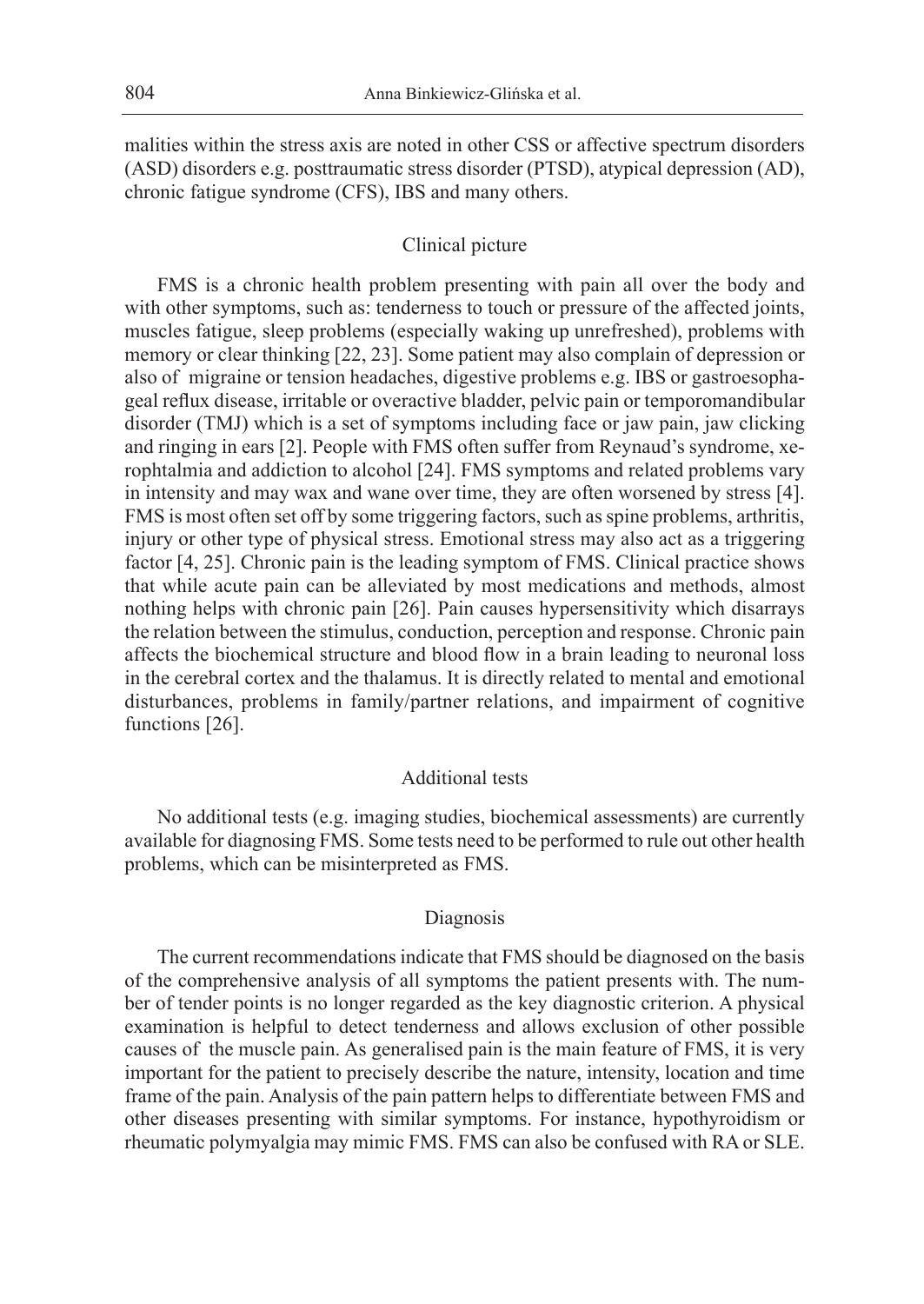#### FMS Diagnosis Criteria [2]

- 1. Pain and symptoms over the past week, based on the total of: Number of painful areas out of 18 parts of the body Plus level of severity of these symptoms:
- Fatigue
- Waking unrefreshed
- Cognitive (memory or thought) problems Plus number of other general physical symptoms
- 2. Symptoms lasting at least three months at a similar level
- 3. No other health problems that would explain the pain and other symptoms.

#### Treatment

Although there is no ultimate cure for FMS, some medications can alleviate symptoms of the disease. Non-drug treatments may also be helpful. It seems that the best outcomes can be achieved with a comprehensive approach [27]. Three classes of medication have been proven useful in FMS. The first two classes belong to antidepressants: tricyclic antidepressants (TCA) and serotonin and norepinephrine reuptake inhibitors (SNRI). The third group includes ligands of alpha 2-delta subunit of L-type voltage-regulated calcium channels [28]. Dual action antidepressants, which stimulate the serotoninergic and noradrenergic transmission, may augment the inhibition of the pain signals transmitted from the spinal cord to the brain. The efficacy of this approach is estimated for  $30 - 50\%$  [29]. As TCA are characterized by poorer tolerance the therapeutic doses as low as possible are recommended (70-80 mg may prove sufficient) [30]. Contraindications for this type of medication must also be taken into consideration. Amitriptyline is TCA preparation most often recommended for the treatment of FMS. SNRI (duloxetine, milnacipran, venlafaxine) are better tolerated. The doses used in FMS are comparable to those used in depression or lower. These drugs are helpful for the pain treatment, but also show efficacy against other FMS symptoms. Among selective serotonin reuptake inhibitors (SSRI) only fluoxetine and paroxetine are partially effective, which can be attributed to their action within the noradrenergic system. The above mentioned antidepressants are especially recommended when FMS coexists with depressive or anxiety disorders, when they should be the first line treatment. Pregabalin and gababentin have also be proven useful in FMS treatment [28, 29]. Both drugs are relatively well tolerated. The somnolence which is a side effect some patients complain of may be reduced by rescheduling most of the day dose for the evening. Out of the medications described above the following are approved by FDA for the treatment of FMS: duloxetine, milnacipran and pregabalin. In Europe only milnacipran has EMA approval for FMS. In general opioids are not recommended for the treatment of FMS pain, as the evidence suggests they are of little benefit to most FMS patients. In fact they may increase pain sensitivity and make the pain persistent [20]. If an opioid must be used for the pain control in FMS, tramadol seems to be the best choice. In some cases FMS pain can improve with acetaminophen or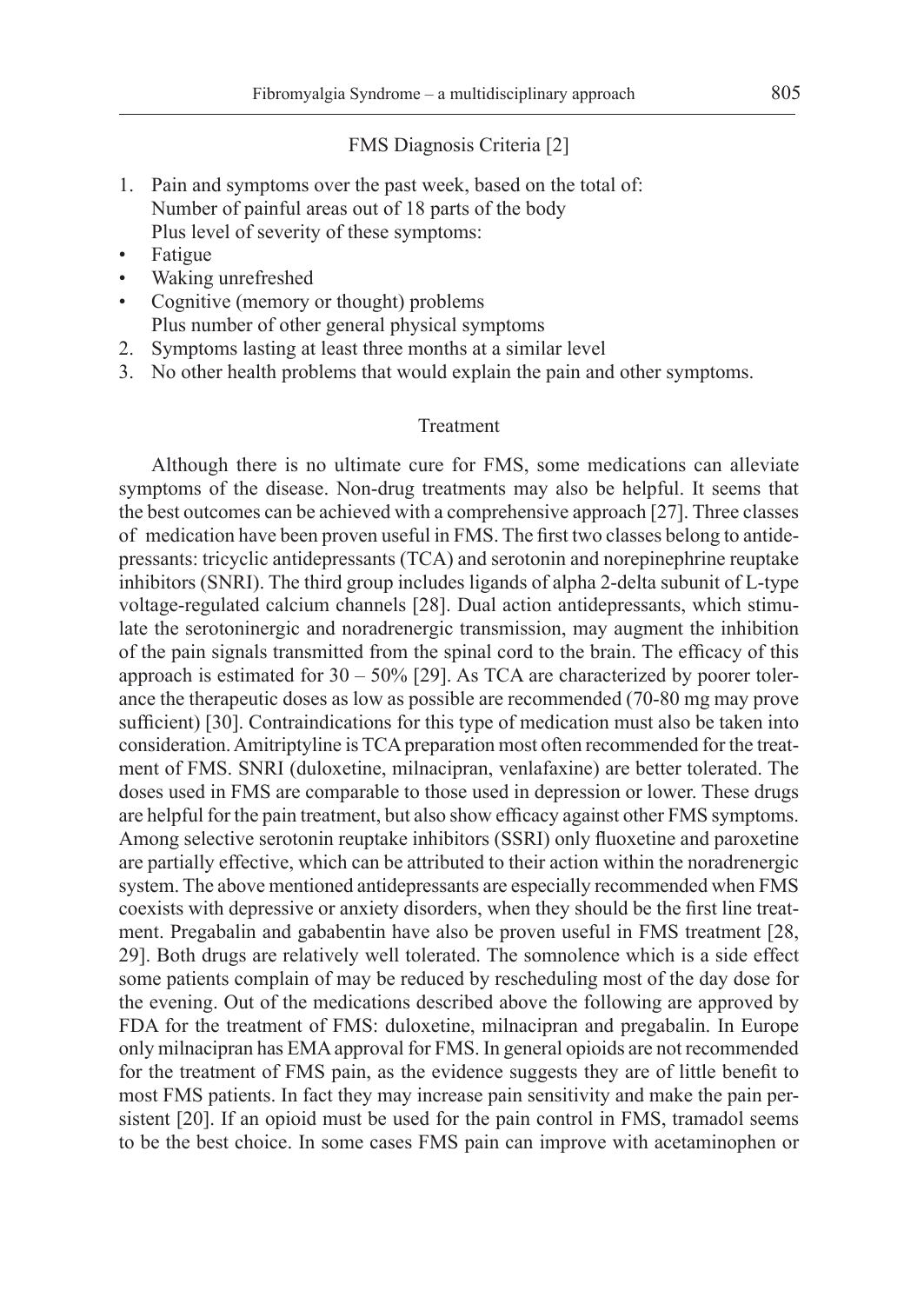non-steroid anti-inflammatory drugs (NSAIDs) like ibuprofen or naproxen. Yet, these drugs most likely treat the pain triggers, rather than the FMS pain itself. Thus, they are found to be most useful in patients with other underlying disorders e.g. arthritis. Some medications used as analgesics may also improve the quality of sleep. These include cyclobenzaprine, amitriptyline, gabapentin or pregabalin. It is not recommended for FMS patients to take hypnotic drugs such as zolpidem or benzodiazepines [2]. Nonpharmacological treatment methods should first of all include cognitive-behavioural therapy (CBT) or at least proper psycho-education to allow the patient to learn how to cope with stress and to establish realistic expectations. CBT improves the overall functioning of patients, but does not affect the intensity of the pain [27].

## Multidisciplinary approach

#### *A role of a rheumatologist*

Although FMS is not a form of arthritis, nor does it involve inflammation or injury to the joints, muscles or other tissues, as it is related to chronic pain and fatigue, similar to arthritis, most people regard it a rheumatic disease. Thus a rheumatologist most often becomes the specialist patients are directed to and who puts the diagnosis forward (and rules out other rheumatic disorders).

#### *A role of a psychiatrist*

FMS patients often complain of multiple mental problems, especially sleep disturbances (including all three phases), fatigue, impairment of cognitive functions and low mood. These symptoms are so typical for FMS, that the first three are proposed by ACR (*American College of Rheumatology*) as diagnostic criteria [2]. The presence of mental problems is related to the more severe course of FMS. More and more evidence emerges suggesting that mental dysfunctions belong to the clinical image of FMS. The relation between FMS and psychiatry is highlighted by the common coexistance of psychopathological symptoms in FMS patients and high comorbidity of FMS with some mental disorders. It must also be noted, that FMS and some mental disorders, share many genetic, neuroendocrine and immune factors. Comorbidity with mental disorders includes: affective anxiety disorders, major depressive disorder (MDD) which is found in 62% of FMS patients, bipolar disorder (PB) found in 11%, panic disorder (PD) found in 29% and social fobia (SP) – in 19% [31]. PTDS is observed in 21% of patients with FMS. The mental disorders listed above are also observed more often in first degree relatives of the FMS patients [32]. On the Basis of the studies demonstrating high comorbidity of these disorders a term "affective spectrum disorders" (ASD) has been introduced. ASD include, apart from fibromyalgia and some affective and anxiety disorders (DSM-IV-TR classification): the hyperkinetic disorders, bulimia nervosa and a spectrum of somatic disorders such as IBD (Inflammatory Bowel Diseases) and migraine. All the disorders share at least one of the following genetically determined features: increased pain sensitivity, decreased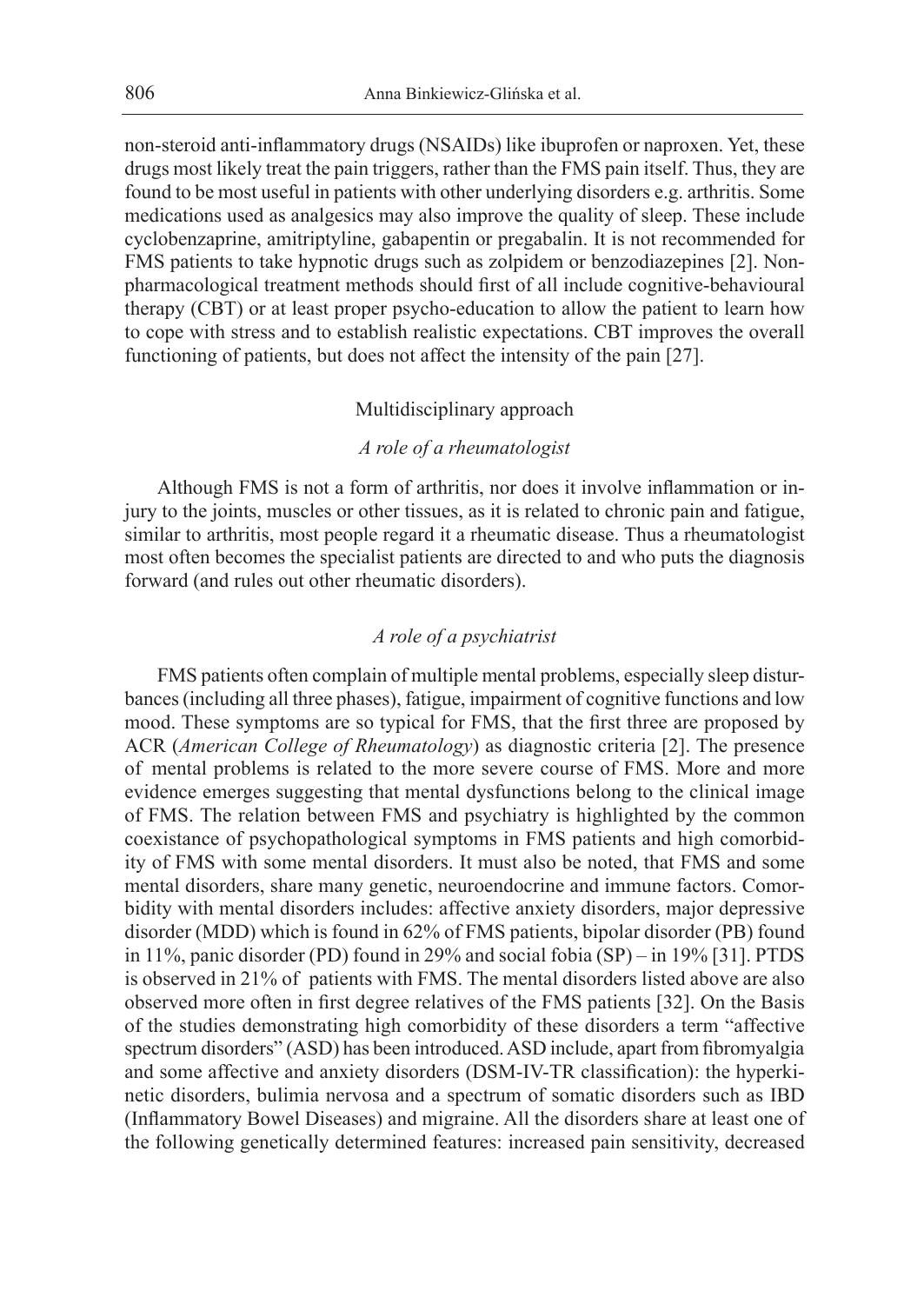mechanism of pain inhibition, mood alterations [33]. Recently a lot of attention is drawn to the cognitive dysfunction, so called fibro fog (disorders of complex cognitive processes such as memory, concentration, attention, executive functions -ed.), which is one of the most common complaints in FMS patients. Fibro fog seems to result not only from the coexisting problems such as depression, sleep disturbances and neuroendocrine dysfunction, but shows a significant correlation with the pain. It may be presumed that increased processing of sensory signals leads to increased problems with attention span. Experimental data showed the presence of specific difficulty in cognitive inhibition in FMS patients, for which the right inferior frontal cortex might be responsible [34].

#### *A role of a rehabilitation team*

Nowadays physiotherapy can offer many methods for pain control, old and new, which, as the research proves, can alleviate the pain, decrease stiffness and improve the patients' physical function and overall quality of life [35]

#### *Exercise program*

Physical exercise play an important part in FMS treatment, as it weakens the pain, improves the mood, decreases stiffness as well as reduces the anxiety and fear, resulting in the overall improvement of the life quality [36]. The role of physical exercise in the comprehensive treatment of FMS is beyond question, but the recommendations regarding the type and intensity of exercise still bring controversies. The best is to vary the exercise program on the basis of patients' individual preferences, physical condition and comorbidities.

## *Physiotherapy*

The preliminary results suggest that this method may find its place among the non-pharmacological treatments for FMS. Physiotherapy and magnetotherapy can significantly improve health-related quality of life [37]. Ultrasound treatment, using the mechanical wave, is a long-known method used for the treatment of myofascial pain. There is emerging evidence that ultrasound, for treating triggering pain points in FMS patients, can present a reasonable alternative to medication [20, 25]. Extracorporeal shockwave therapy (ESWT) with both radial and focused shock waves is a relatively new method of treatment. Further studies with long follow-ups are required to evaluate the efficacy and safety of ESWT [35]. The use of biostimulatory laser therapy becomes more popular in the treatment of pain, inflammation, edema and for the tissue regeneration after trauma. The pain in deep located tissues can be treated with high intensity laser (HILT), which provides both photochemical and photothermic effect. Both methods are under clinical trials [35]. Kryochamber sessions help fighting pain via the stimulation of the CNS and release of the endogenous endorphins which have analgesic action and heighten the mood [38, 39].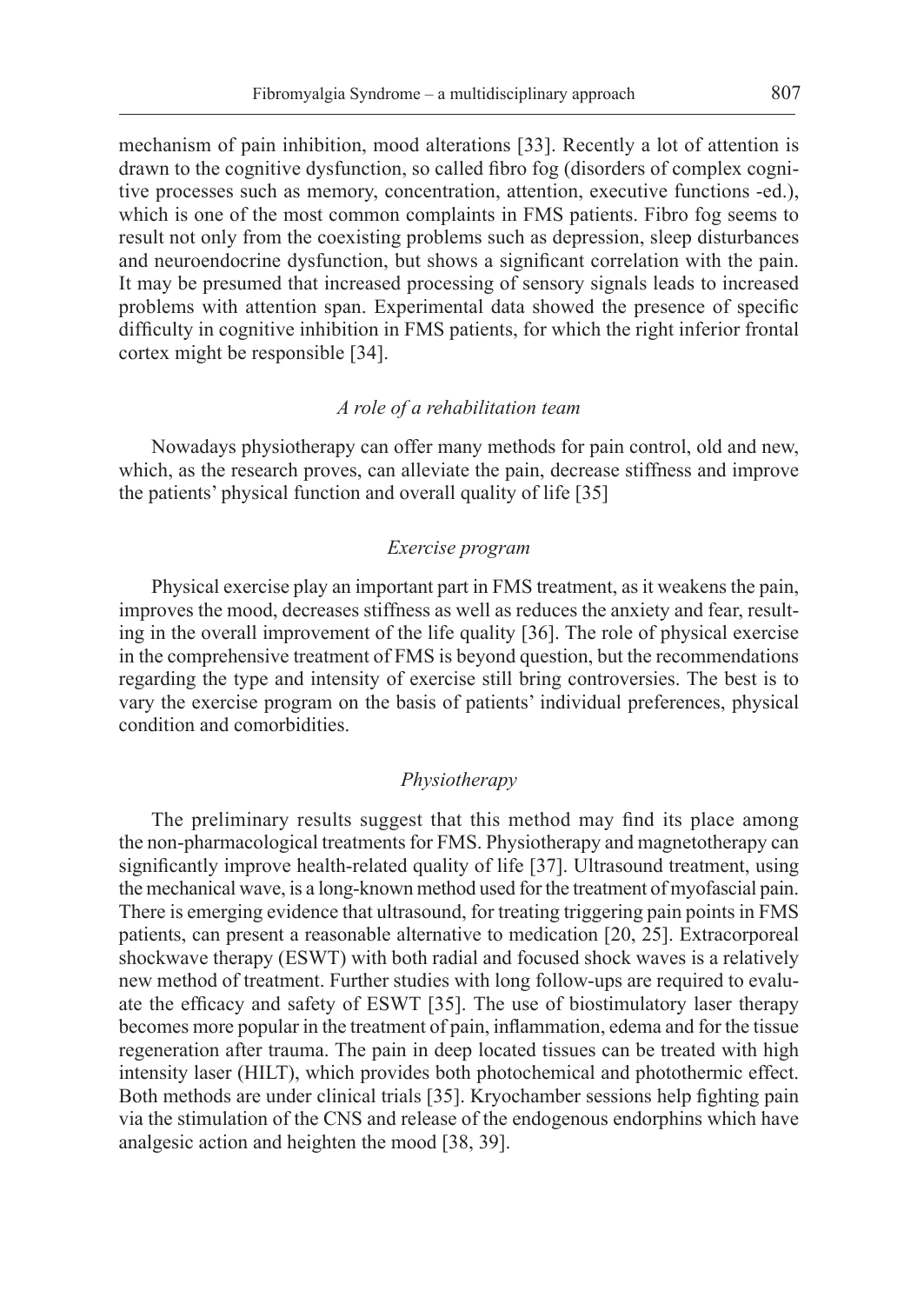### *Hydrotherapy*

Water is an ideal environment for resistance exercise, non-weight exercises, aerobic, relaxing and many other types of exercise. The therapy can be conducted in thermal basins or in the sea water (thalassotherapy), in natural or artificial pools. Hydrotherapy can be combined with other physiotherapy methods e.g. electric-water baths. Combination of physiotherapy with pharmacotherapy helps to achieve better sustainability of the symptom control [40, 41].

#### **References**

- 1. Ablin J, Neumann L, Buskila D. *Pathogenesis of fibromyalgia a review.* Joint Bone Spine 2008; 75: 273–279.
- 2. Wolfe F, Clauw DJ, Fitzcharles MA, Goldenberg DL, Katz RS, Mease P. et al. *The American College of Rheumatology preliminary diagnostic criteria for fibromyalgia and measurement of symptom severity*. Arthritis Care Re. (Hoboken) 2010; 62(5): 600–610.
- 3. Ruiz-Perez I, Plazaola-Castano J, Caliz-Caliz R, Rodriguez-Calvo I, Garcia-Sanchez A, Ferrer-Gonzalez MA. et al. *Risk factors for fibromyalgia: the role of violence against women*. Clin. Rheumatol. 2009; 28(7): 777–786.
- 4. Amital D, Fostick L, Polliack ML, Segev S, Zohar J, Rubinow A. et al. *Posttraumatic stress disorder, tenderness, and fibromyalgia syndrome: are they different entities?* J. Psychosom. Res. 2006; 61(5): 663–669.
- 5. Roldán-Tapia L, Cánovas-López R, Cimadevilla J, Valverde M. *Cognition and perception deficits in fibromyalgia and rheumatoid arthriti*s. Reumatol. Clin. 2007; 3(3): 101–109.
- 6. Middleton GD, McFarlin JE, Lipsky PE. *The prevalence and clinical impact of fibromyalgia in systemic lupus erythematosus*. Arthritis Rheum. 1994; 37: 1181–1188.
- 7. Bonafede RP, Downey DC, Bennett RM. *An association of fibromyalgia with primary Sjogren's syndrome: a prospective study of 72 patients*. J. Rheumatol. 1995; 22: 133–36.
- 8. Buskila D, Odes LR, Neumann L, Odes HS. *Fibromyalgia in inflammatory bowel disease*. J. Rheumatol. 1999; 26: 1167–1171.
- 9. Buskila D, Neumann L, Vaisberg G, Alkalay D, Wolfe F. *Increased rates of fibromyalgia following cervical spine injury. A controlled study of 161 cases of traumatic injury*. Arthritis Rheum. 1997; 40: 446–452.
- 10. Buskila D, Shnaider A, Neumann L. *Fibromyalgia in hepatitis C virus infection. Another infectious disease relationship*. Arch. Intern. Med. 1997; 157: 2497–2500.
- 11. Simms RW, Zerbini CA, Ferrante N, Anthony J, Felson DT, Craven DE. *Fibromyalgia syndrome in patients infected with human immunodeficiency virus. The Boston City Hospital Clinical AIDS team*. Am. J. Med. 1992; 92: 368–374.
- 12. Adak B, Tekeoglu I, Ediz L, Budancamanak M, Yazgan T, Karahocagil K. et al. *Fibromyalgia frequency in hepatitis B carriers*. J. Clin. Rheumatol. 2005; 11: 157–159.
- 13. Feng J, Zhang Z, Wu X, Mao A, Chang F, Deng X. et al. *Discovery of potential new gene variants and inflammatory cytokine associations with fibromyalgia syndrome by whole exome sequencing*. PLoS One 2013; 8(6): 65033–65041.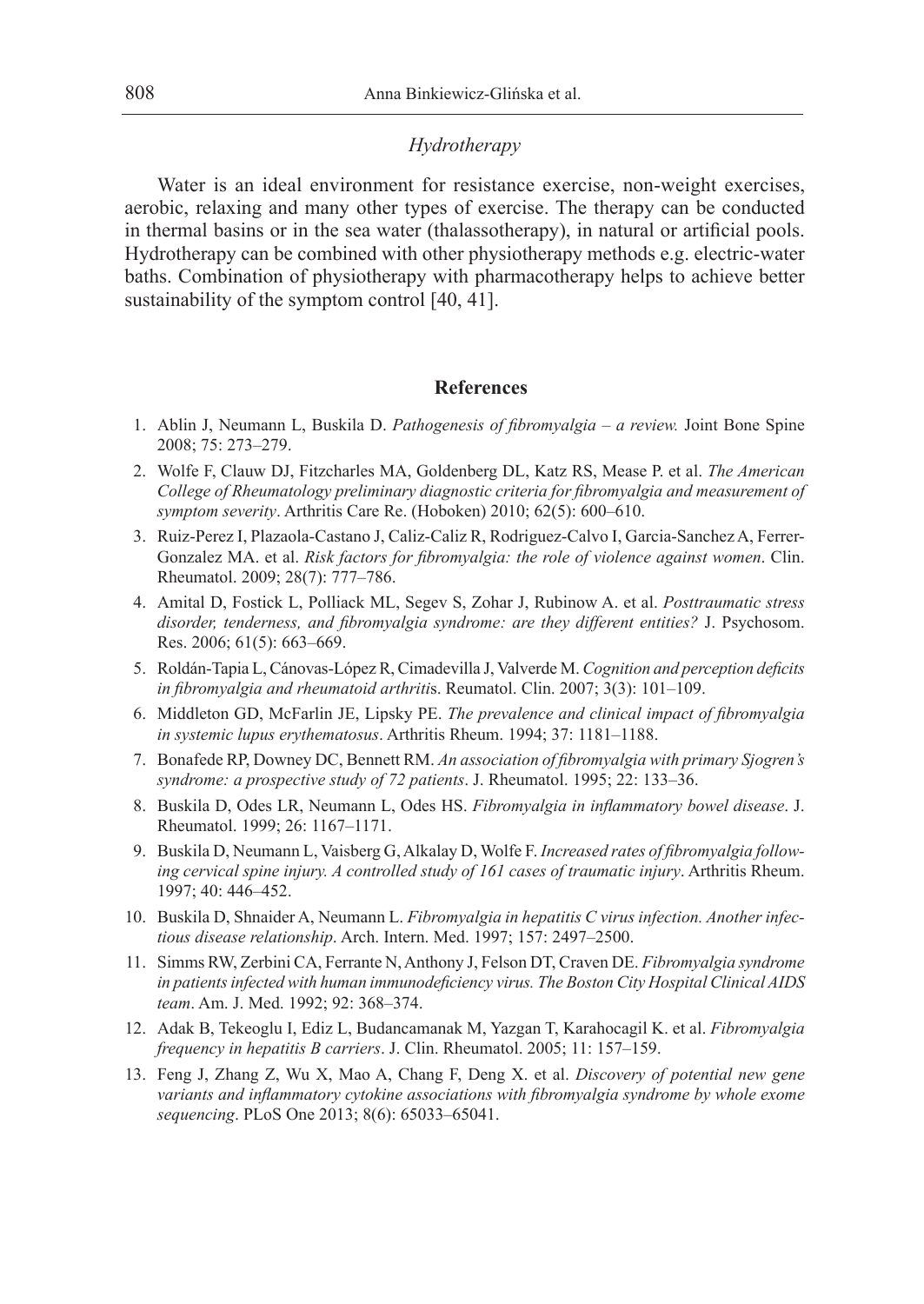- 14. Mogil JS, Max MB. *The genetics of pain*. W: Mc Mahon SB, Koltzenburg M. ed. *Wall and Melzack's handbook of pain*. Philadelphia: Elsevier; 2006. p. 59–174.
- 15. Bradley LA. *Pathophysiologic mechanisms of fibromyalgia and its related disorders.* J. Clin. Psychiatry 2008; 69: 6–14.
- 16. Russell J, Vaeroy H, Javors M, Nyberg F. *Cerebrospinal fluid biogenic amine metabolites in fibromyalgia/fibrositis syndrome and rheumatoid arthritis*. Arthritis Rheum. 1992; 35(5): 550–556.
- 17. Yunus MB. *Fibromyalgia and overlapping disorders: the unifying concept of central sensitivity syndromes*. Semin. Arthritis Rheum. 2007; 36: 339–356.
- 18. Crofford LJ, Pillemer SR, Kalogeras KT, Cash JM, Michelson D, Kling MA. et al. *Hypothalamic–pituitary–adrenal axis perturbations in patients with fibromyalgia*. Arthritis Rheum. 1994; 37: 1583–1592.
- 19. Griep EN, Boersma JW, de Kloet ER. *Altered reactivity of the hypothalamic-pituitary-adrenal axis in the primary fibromyalgia syndrome*. J. Rheumatol. 1993; 20: 469–474.
- 20. Neeck G, Crofford LJ. *Neuroendocrine perturbations in fibromyalagia and chronic fatigue syndrome*. Rheum. Dis. Clin. North Am. 2000; 26: 989–1002.
- 21. Fries E, Hesse J, Hellhammer J, Hellhammer DH. *A new view on hypocortisolism*. Psychoneuroendocrinology 2005, 30: 1010–1016.
- 22. Anderson RJ, McCrae CS, Staud R, Berry RB, Robinson ME. *Predictors of clinical pain in fibromyalgia: examining the role of sleep.* J. Pain 2012; 13(4): 350–358.
- 23. Spaeth M, Rizzi M, Sarzi-Puttini P. *Fibromyalgia and sleep.* Best Pract. Res. Clin. Rheumatol. 2011; 25(2): 227–239.
- 24. Podolecki T, Podolecki A, Hrycek A. *Fibromialgia patogeneza i trudności diagnostycznoterapeutyczne*. Pol. Arch. Med. Wewn. 2009; 3(119): 1–4.
- 25. Haviland MG, Morton KR, Oda K, Fraser GE. *Traumatic experiences, major life stressors, and self-reporting a physician-given fibromyalgia diagnosis.* Psychiatry Res. 2010; 177(3): 335–341.
- 26. Domżał T. *Ból przewlekły problem kliniczne i terapeutyczne*. Pol. Przegl. Neurol. 2008; 4(1): 1–8.
- 27. Imamura M, Cassius DA, Fregni F. *Fibromyalgia. From treatment to rehabilitation*. Eur. J. Pain Suppl. 2009; 3(2): 117–122.
- 28. Clauw DJ. *Pharmacotherapy of patients with fibromyalgia*. J. Clin. Psychiatry 2008; 69: 25–30.
- 29. Stanford SB. *Fibromyalgia. Psychiatric drugs target cns-linked symptoms*. Curr. Psychiatry 2009; 8(3): 37–50.
- 30. Dadabhoy D, Clauw DJ. *Therapy insight: fibromyalgia a different type of pain needing a different type of treatment*. Nat. Clin. Pract. Rheumatol. 20060; 2: 364–372.
- 31. Arnold LM, Hudson JI, Keck PE, Auchenbach MB, Javaras KN, Hess EV. *Comorbidity of fibromyalgia and psychiatric disorders*. J. Clin. Psychiatry 2006; 67(8): 1219–1225.
- 32. Hudson JI, Arnold LM, Keck PE Jr, Auchenbach MB, Pope HG Jr. *Family study of fibromyalgia and affective spectrum disorder*. Biol. Psychiatry 2004; 56: 884–891.
- 33. Glass JM. *Fibromyalgia and cognition*. J. Clin. Psychiatry 2008; 69: 20–24.
- 34. Mercado F, Gonzales JL, Barjola P, Fernandez-Sanchez M, Lopez-Lopez A, Alonso M. et al. *Brain correlates of cognitive inhibition in fibromyalgia: intrusion of symptom-related words*. Int. J. Psychophysiol. 2013; 88: 182–192.